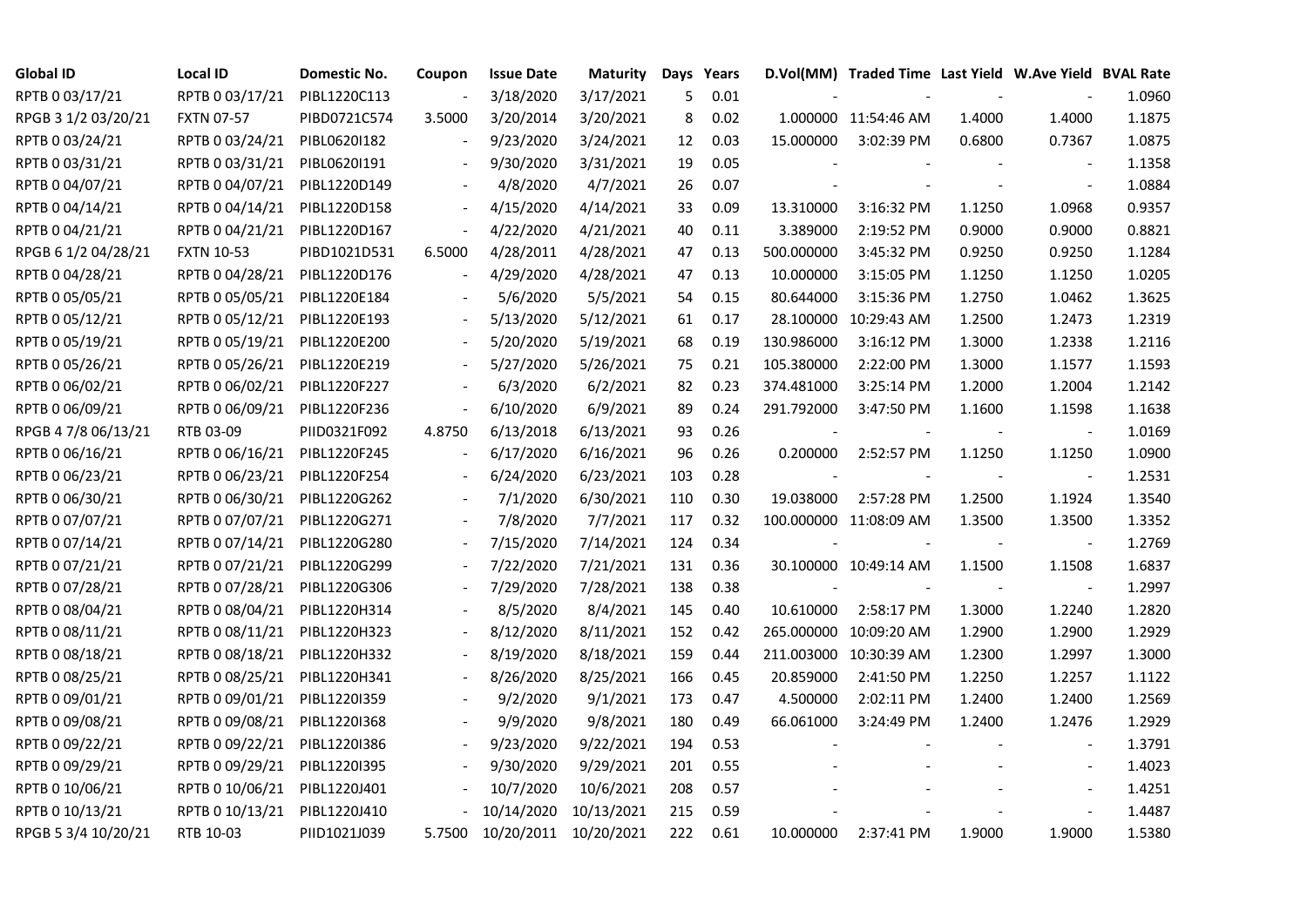| <b>Global ID</b>     | <b>Local ID</b>   | Domestic No. | Coupon                   | <b>Issue Date</b> | <b>Maturity</b> |     | Days Years |             | D.Vol(MM) Traded Time Last Yield W.Ave Yield BVAL Rate |        |                          |        |
|----------------------|-------------------|--------------|--------------------------|-------------------|-----------------|-----|------------|-------------|--------------------------------------------------------|--------|--------------------------|--------|
| RPTB 0 10/20/21      | RPTB 0 10/20/21   | PIBL1220J429 |                          | 10/21/2020        | 10/20/2021      | 222 | 0.61       |             |                                                        |        |                          | 1.3893 |
| RPTB 0 10/27/21      | RPTB 0 10/27/21   | PIBL1220J438 |                          | 10/28/2020        | 10/27/2021      | 229 | 0.63       |             |                                                        |        |                          | 1.3348 |
| RPTB 0 11/03/21      | RPTB 0 11/03/21   | PIBL1220K445 |                          | 11/4/2020         | 11/3/2021       | 236 | 0.65       |             |                                                        |        |                          | 1.5347 |
| RPTB 0 11/10/21      | RPTB 0 11/10/21   | PIBL1220K454 |                          | 11/11/2020        | 11/10/2021      | 243 | 0.67       |             |                                                        |        |                          | 1.5500 |
| RPTB 0 11/17/21      | RPTB 0 11/17/21   | PIBL1220K463 | $\blacksquare$           | 11/18/2020        | 11/17/2021      | 250 | 0.68       |             |                                                        |        | $\blacksquare$           | 1.5639 |
| RPGB 5 3/4 11/24/21  | <b>FXTN 10-55</b> | PIBD1021K551 | 5.7500                   | 11/24/2011        | 11/24/2021      | 257 | 0.70       |             |                                                        |        | $\blacksquare$           | 1.5709 |
| RPTB 0 11/24/21      | RPTB 0 11/24/21   | PIBL1220K472 |                          | 11/25/2020        | 11/24/2021      | 257 | 0.70       |             |                                                        |        | $\blacksquare$           | 1.5729 |
| RPTB 0 12/01/21      | RPTB 0 12/01/21   | PIBL1220L480 |                          | 12/2/2020         | 12/1/2021       | 264 | 0.72       |             |                                                        |        | $\overline{a}$           | 1.6121 |
| RPTB 0 12/07/21      | RPTB 0 12/07/21   | PIBL1220L499 |                          | 12/9/2020         | 12/7/2021       | 270 | 0.74       |             |                                                        |        |                          | 1.6308 |
| RPTB 0 12/15/21      | RPTB 0 12/15/21   | PIBL1220L505 |                          | 12/16/2020        | 12/15/2021      | 278 | 0.76       |             |                                                        |        |                          | 1.6532 |
| RPTB 0 01/05/22      | RPTB 0 01/05/22   | PIBL1221A015 | $\overline{\phantom{a}}$ | 1/6/2021          | 1/5/2022        | 299 | 0.82       |             |                                                        |        | $\overline{\phantom{a}}$ | 1.6807 |
| RPTB 0 01/12/22      | RPTB 0 01/12/22   | PIBL1221A024 | $\overline{\phantom{a}}$ | 1/13/2021         | 1/12/2022       | 306 | 0.84       | 8.319000    | 2:25:19 PM                                             | 1.7500 | 1.6767                   | 1.7677 |
| RPGB 63/8 01/19/22   | <b>FXTN 10-54</b> | PIBD1022G545 | 6.3750                   | 7/19/2011         | 1/19/2022       | 313 | 0.86       |             |                                                        |        | $\overline{\phantom{a}}$ | 1.5063 |
| RPTB 0 01/19/22      | RPTB 0 01/19/22   | PIBL1221A033 | $\overline{\phantom{a}}$ | 1/20/2021         | 1/19/2022       | 313 | 0.86       |             |                                                        |        | $\blacksquare$           | 1.6000 |
| RPGB 4 01/26/22      | <b>FXTN 05-74</b> | PIBD0522A747 | 4.0000                   | 1/26/2017         | 1/26/2022       | 320 | 0.88       | 0.700000    | 9:35:57 AM                                             | 2.0000 | 2.0000                   | 1.6949 |
| RPTB 0 01/26/22      | RPTB 0 01/26/22   | PIBL1221A042 | $\overline{\phantom{a}}$ | 1/27/2021         | 1/26/2022       | 320 | 0.88       | 888.978000  | 3:34:29 PM                                             | 1.8000 | 1.8930                   | 1.8649 |
| RPTB 0 02/02/22      | RPTB 0 02/02/22   | PIBL1221B050 |                          | 2/3/2021          | 2/2/2022        | 327 | 0.90       | 888.518000  | 2:44:04 PM                                             | 1.8000 | 1.9415                   | 1.9347 |
| RPTB 0 02/09/22      | RPTB 0 02/09/22   | PIBL1221B069 | $\blacksquare$           | 2/10/2021         | 2/9/2022        | 334 | 0.91       |             |                                                        |        |                          | 1.5851 |
| RPTB 0 02/16/22      | RPTB 0 02/16/22   | PIBL1221B078 | $\overline{\phantom{a}}$ | 2/17/2021         | 2/16/2022       | 341 | 0.93       | 2073.642000 | 3:43:25 PM                                             | 1.8500 | 1.9684                   | 1.9110 |
| RPTB 0 02/23/22      | RPTB 0 02/23/22   | PIBL1221B087 |                          | 2/24/2021         | 2/23/2022       | 348 | 0.95       | 37.725000   | 2:26:46 PM                                             | 1.8750 | 1.8566                   | 1.9215 |
| RPTB 0 03/02/22      | RPTB 0 03/02/22   | PIBL1221C095 |                          | 3/3/2021          | 3/2/2022        | 355 | 0.97       | 71.416000   | 2:26:32 PM                                             | 1.7000 | 1.6721                   | 1.6664 |
| RPTB 0 03/09/22      | RPTB 0 03/09/22   | PIBL1221C102 | $\overline{\phantom{a}}$ | 3/10/2021         | 3/9/2022        | 362 | 0.99       | 79.316000   | 3:12:54 PM                                             | 1.8350 | 1.8390                   | 1.8500 |
| RPGB 15 03/14/22     | <b>FXTN 20-02</b> | PIBD2022C021 | 15.0000                  | 3/14/2002         | 3/14/2022       | 367 | 1.01       |             |                                                        |        |                          | 1.8600 |
| RPGB 4 3/4 07/04/22  | <b>FXTN 03-24</b> | PIBD0322G247 | 4.7500                   | 7/4/2019          | 7/4/2022        | 479 | 1.31       |             | 2.000000 11:51:18 AM                                   | 2.2500 | 2.2500                   | 1.9661 |
| RPGB 4 7/8 08/02/22  | <b>FXTN 10-56</b> | PIBD1022H562 | 4.8750                   | 8/2/2012          | 8/2/2022        | 508 | 1.39       |             |                                                        |        |                          | 2.0960 |
| RPGB 4 3/4 09/13/22  | <b>FXTN 10-57</b> | PIBD1022I570 | 4.7500                   | 9/13/2012         | 9/13/2022       | 550 | 1.51       |             |                                                        |        | $\blacksquare$           | 1.8823 |
| RPGB 12 3/4 10/17/22 | <b>FXTN 20-03</b> | PIBD2022J033 | 12.7500                  | 10/17/2002        | 10/17/2022      | 584 | 1.60       |             |                                                        |        | $\blacksquare$           | 2.2229 |
| RPGB 4 5/8 12/04/22  | RTB 05-11         | PIID0522L114 | 4.6250                   | 12/4/2017         | 12/4/2022       | 632 | 1.73       | 400.000000  | 3:49:15 PM                                             | 2.3950 | 2.2223                   | 2.1917 |
| RPGB 4 12/06/22      | <b>FXTN 10-58</b> | PIBD1022L585 | 4.0000                   | 12/6/2012         | 12/6/2022       | 634 | 1.74       |             |                                                        |        | $\blacksquare$           | 2.1735 |
| RPGB 4 3/8 02/11/23  | RTB 03-10         | PIID0323B101 | 4.3750                   | 2/11/2020         | 2/11/2023       | 701 | 1.92       | 499.870000  | 3:46:24 PM                                             | 2.6000 | 2.6311                   | 2.6089 |
| RPGB 13 02/20/23     | <b>FXTN 20-04</b> | PIBD2023B048 | 13.0000                  | 2/20/2003         | 2/20/2023       | 710 | 1.94       |             |                                                        |        |                          | 2.4332 |
| RPGB 5 1/2 03/08/23  | <b>FXTN 05-75</b> | PIBD0523C752 | 5.5000                   | 3/8/2018          | 3/8/2023        | 726 | 1.99       | 1679.900000 | 3:17:46 PM                                             | 2.7250 | 2.8760                   | 2.7558 |
| RPGB 3 1/2 04/21/23  | <b>FXTN 07-58</b> | PIBD0723D588 | 3.5000                   | 4/21/2016         | 4/21/2023       | 770 | 2.11       | 7.600000    | 3:53:50 PM                                             | 2.7350 | 2.7350                   | 2.2543 |
| RPGB 11 7/8 05/29/23 | <b>FXTN 20-05</b> | PIBD2023E054 | 11.8750                  | 5/29/2003         | 5/29/2023       | 808 | 2.21       |             |                                                        |        |                          | 2.2542 |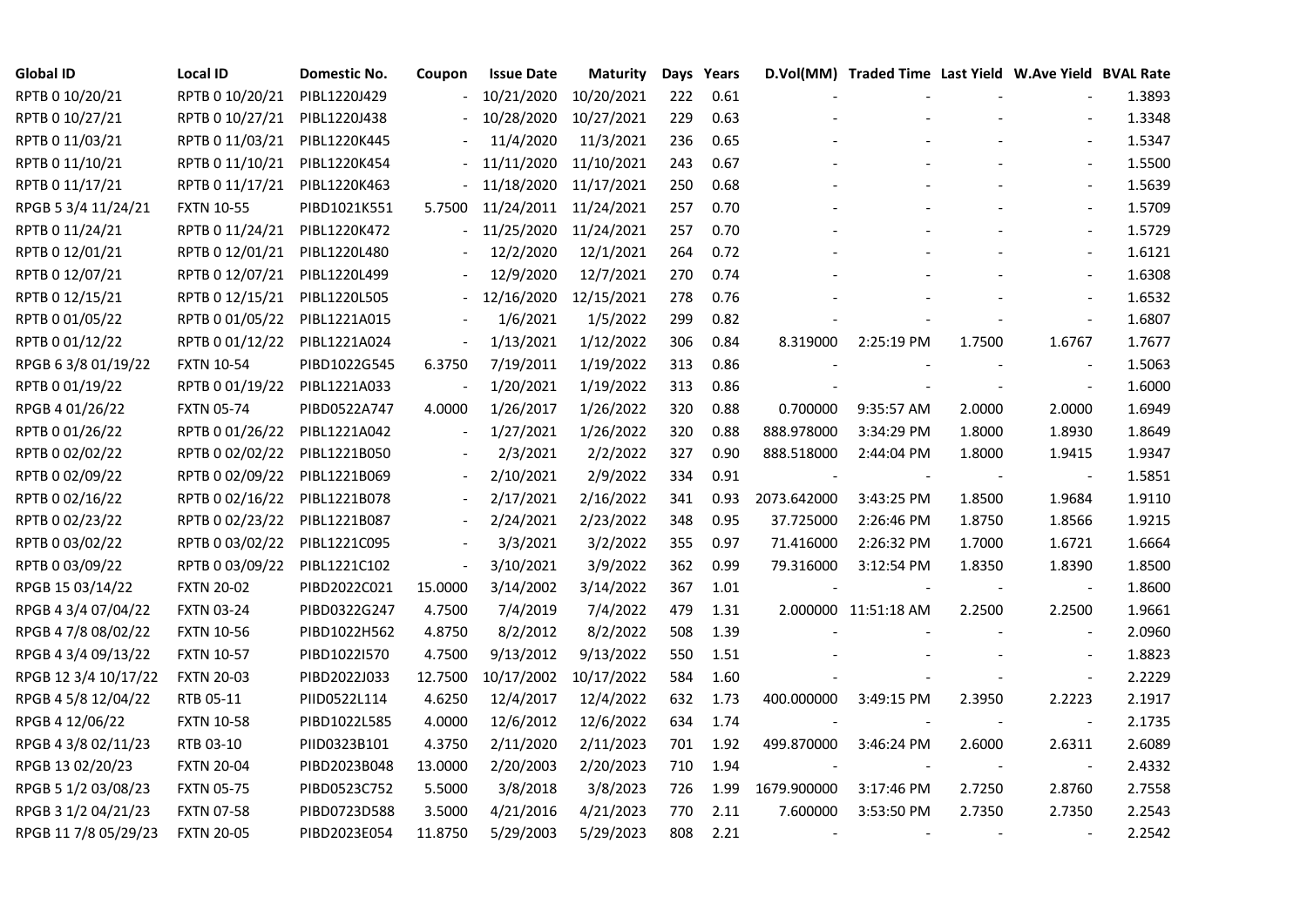| <b>Global ID</b>     | <b>Local ID</b>   | Domestic No. | Coupon  | <b>Issue Date</b> | <b>Maturity</b>       |     | Days Years |             | D.Vol(MM) Traded Time Last Yield W.Ave Yield BVAL Rate |        |                          |        |
|----------------------|-------------------|--------------|---------|-------------------|-----------------------|-----|------------|-------------|--------------------------------------------------------|--------|--------------------------|--------|
| RPGB 3 1/4 08/15/23  | RTB 10-04         | PIID1023H046 | 3.2500  | 8/15/2013         | 8/15/2023             | 886 | 2.43       | 21.670000   | $3:11:31$ PM                                           | 2.9000 | 2.9895                   | 2.4577 |
| RPGB 2 3/8 09/10/23  | <b>FXTN 03-25</b> | PIBD0323I252 | 2.3750  | 9/10/2020         | 9/10/2023             | 912 | 2.50       |             |                                                        |        |                          | 2.8183 |
| RPGB 11 3/8 10/23/23 | <b>FXTN 20-06</b> | PIBD2023J068 | 11.3750 | 10/23/2003        | 10/23/2023            | 955 | 2.62       |             |                                                        |        | $\overline{\phantom{a}}$ | 2.7190 |
| RPGB 2 3/8 03/09/24  | RTB 03-11         | PIID0324C115 | 2.3750  | 3/9/2021          | 3/9/2024 1,093        |     | 2.99       | 6104.000000 | 3:56:54 PM                                             | 2.9000 | 2.8771                   | 2.8817 |
| RPGB 6 1/4 03/12/24  | RTB 05-12         | PIID0524C129 | 6.2500  | 3/12/2019         | 3/12/2024 1,096       |     | 3.00       | 184.887000  | 3:48:25 PM                                             | 3.0000 | 2.8993                   | 3.0320 |
| RPGB 4 1/2 04/20/24  | <b>FXTN 07-59</b> | PIBD0724D595 | 4.5000  | 4/20/2017         | 4/20/2024 1,135       |     | 3.11       |             |                                                        |        | $\blacksquare$           | 2.9061 |
| RPGB 12 3/8 06/03/24 | <b>FXTN 20-07</b> | PIBD2024F075 | 12.3750 | 6/3/2004          | 6/3/2024 1,179        |     | 3.23       |             |                                                        |        | $\overline{\phantom{a}}$ | 2.9474 |
| RPGB 12 7/8 08/05/24 | <b>FXTN 20-08</b> | PIBD2024H086 | 12.8750 | 8/5/2004          | 8/5/2024 1,242        |     | 3.40       |             |                                                        |        | $\blacksquare$           | 3.0008 |
| RPGB 4 1/8 08/20/24  | <b>FXTN 10-59</b> | PIBD1024H595 | 4.1250  | 8/20/2014         | 8/20/2024 1,257       |     | 3.44       |             | 0.020000 11:22:13 AM                                   | 3.1500 | 3.1500                   | 3.5485 |
| RPGB 4 1/4 10/17/24  | <b>FXTN 05-76</b> | PIBD0524J762 | 4.2500  | 10/17/2019        | 10/17/2024 1,315      |     | 3.60       |             | 1.000000 10:55:55 AM                                   | 3.0500 | 3.0500                   | 3.0008 |
| RPGB 13 3/4 11/11/24 | <b>FXTN 20-09</b> | PIBD2024K091 | 13.7500 | 11/11/2004        | 11/11/2024 1,340      |     | 3.67       |             |                                                        |        | $\blacksquare$           | 3.0853 |
| RPGB 5 3/4 04/12/25  | <b>FXTN 07-61</b> | PIBD0725D618 | 5.7500  | 4/12/2018         | 4/12/2025 1,492       |     | 4.09       | 5.200000    | 2:30:12 PM                                             | 3.0800 | 3.0962                   | 3.1421 |
| RPGB 12 1/8 04/14/25 | <b>FXTN 20-10</b> | PIBD2025D103 | 12.1250 | 4/14/2005         | 4/14/2025 1,494       |     | 4.09       |             |                                                        |        | $\blacksquare$           | 3.1482 |
| RPGB 2 5/8 08/12/25  | RTB 05-13         | PIID0525H130 | 2.6250  | 8/12/2020         | 8/12/2025 1,614       |     | 4.42       | 2621.300000 | 3:59:06 PM                                             | 3.2000 | 3.0834                   | 3.1994 |
| RPGB 3 5/8 09/09/25  | <b>FXTN 10-60</b> | PIBD10251608 | 3.6250  | 9/9/2015          | 9/9/2025 1,642        |     | 4.50       | 56.500000   | 3:41:37 PM                                             | 3.2000 | 3.1088                   | 3.2578 |
| RPGB 12 1/8 10/20/25 | <b>FXTN 20-11</b> | PIBD2025J116 | 12.1250 | 10/20/2005        | 10/20/2025 1,683      |     | 4.61       |             |                                                        |        |                          | 3.3460 |
| RPGB 18 1/4 11/29/25 | <b>FXTN 25-01</b> | PIBD2525K015 | 18.2500 | 11/29/2000        | 11/29/2025 1,723      |     | 4.72       |             |                                                        |        | $\overline{\phantom{a}}$ | 3.3747 |
| RPGB 10 1/4 01/19/26 | <b>FXTN 20-12</b> | PIBD2026A122 | 10.2500 | 1/19/2006         | 1/19/2026 1,774       |     | 4.86       |             |                                                        |        | $\overline{\phantom{a}}$ | 3.3929 |
| RPGB 6 1/4 02/14/26  | <b>FXTN 07-62</b> | PIBD0726B627 | 6.2500  | 2/14/2019         | 2/14/2026 1,800       |     | 4.93       | 1358.200000 | 3:52:04 PM                                             | 3.3000 | 3.1506                   | 3.1454 |
| RPGB 3 1/2 09/20/26  | RTB 10-05         | PIID1026I057 | 3.5000  | 9/20/2016         | 9/20/2026 2,018       |     | 5.53       | 6.000000    | 2:43:18 PM                                             | 3.5250 | 3.5250                   | 3.0513 |
| RPGB 6 1/4 10/20/26  | RTB 15-01         | PIID1526J019 | 6.2500  | 10/20/2011        | 10/20/2026 2,048      |     | 5.61       | 25.910000   | 2:46:50 PM                                             | 3.9000 | 3.8614                   | 3.5608 |
| RPGB 8 12/07/26      | <b>FXTN 20-13</b> | PIBD2026L139 | 8.0000  | 12/7/2006         | 12/7/2026 2,096       |     | 5.74       | 1.000000    | 2:00:53 PM                                             | 3.6500 | 3.6500                   | 3.6190 |
| RPGB 5 3/8 03/01/27  | RTB 15-02         | PIID1527C023 | 5.3750  | 3/1/2012          | 3/1/2027 2,180        |     | 5.97       | 2.500000    | 2:51:24 PM                                             | 4.0000 | 4.0000                   | 3.6743 |
| RPGB 4 3/4 05/04/27  | <b>FXTN 10-61</b> | PIBD1027E617 | 4.7500  | 5/4/2017          | 5/4/2027 2,244        |     | 6.14       | 3414.280000 | 3:27:26 PM                                             | 3.9650 | 3.9100                   | 3.9409 |
| RPGB 8 5/8 09/06/27  | <b>FXTN 20-14</b> | PIBD2027I140 | 8.6250  | 9/6/2007          | 9/6/2027 2,369        |     | 6.49       |             |                                                        |        | $\blacksquare$           | 3.7742 |
| RPGB 6 1/4 03/22/28  | <b>FXTN 10-63</b> | PIBD1028C635 | 6.2500  | 3/22/2018         | 3/22/2028 2,567       |     | 7.03       |             | 132.000000 11:55:54 AM                                 | 4.1700 | 4.0412                   | 4.0664 |
| RPGB 9 1/2 12/04/28  | <b>FXTN 20-15</b> | PIBD2028L151 | 9.5000  | 12/4/2008         | 12/4/2028 2,824       |     | 7.73       |             |                                                        |        | $\blacksquare$           | 4.0007 |
| RPGB 6 7/8 01/10/29  | <b>FXTN 10-64</b> | PIBD1029A644 | 6.8750  | 1/10/2019         | 1/10/2029 2,861       |     | 7.83       | 17.130000   | 9:47:01 AM                                             | 4.1000 | 4.1000                   | 3.8967 |
| RPGB 8 3/4 05/27/30  | <b>FXTN 20-16</b> | PIBD2030E166 | 8.7500  | 5/27/2010         | 5/27/2030 3,363       |     | 9.21       |             |                                                        |        | $\blacksquare$           | 4.2415 |
| RPGB 2 7/8 07/09/30  | <b>FXTN 10-65</b> | PIBD1030G655 | 2.8750  | 7/9/2020          | 7/9/2030 3,406        |     | 9.33       | 200.000000  | 3:36:49 PM                                             | 4.1600 | 4.1550                   | 4.1582 |
| RPGB 12 1/2 07/28/30 | <b>FXTN 25-02</b> | PIBD2530G029 | 12.5000 | 7/28/2005         | 7/28/2030 3,425       |     | 9.38       |             |                                                        |        | $\overline{\phantom{a}}$ | 4.2720 |
| RPGB 11 1/4 01/26/31 | <b>FXTN 25-03</b> | PIBD2531A032 | 11.2500 | 1/26/2006         | 1/26/2031 3,607       |     | 9.88       |             |                                                        |        | $\overline{\phantom{a}}$ | 4.3558 |
| RPGB 8 07/19/31      | <b>FXTN 20-17</b> | PIBD2031G171 | 8.0000  | 7/19/2011         | 7/19/2031 3,781 10.35 |     |            | 241.016364  | 3:40:46 PM                                             | 4.2350 | 4.2000                   | 4.2250 |
| RPGB 9 3/8 10/05/31  | <b>FXTN 25-04</b> | PIBD2531J042 | 9.3750  | 10/5/2006         | 10/5/2031 3,859 10.57 |     |            |             |                                                        |        |                          | 4.4657 |